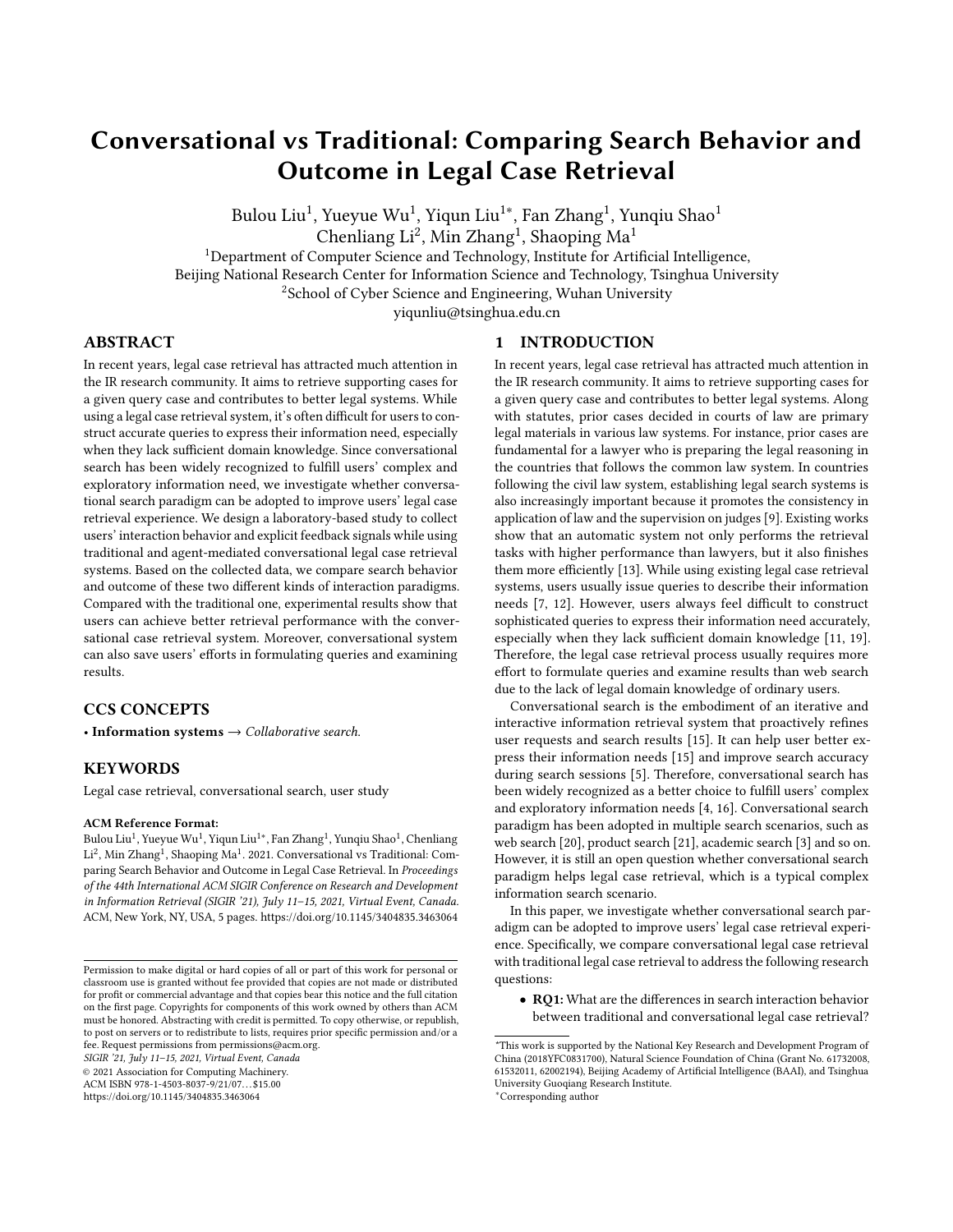<span id="page-1-1"></span>

Figure 1: Data collection procedure.

• RQ2: What are the differences in user's search outcome between traditional and conversational legal case retrieval?

To shed light on these research questions, we first summarize the procedures of the two legal case retrieval paradigms. Then we conduct a lab-based user study to collect user behavior and explicit feedback signals using both traditional and agent-mediated conversational legal case retrieval systems. It's worth noting that no available conversational legal case retrieval system exists currently. Therefore, we recruit legal experts as intermediary agents to complete the procedure. Meanwhile, we also release the first conversational legal case retrieval dataset $<sup>1</sup>$  $<sup>1</sup>$  $<sup>1</sup>$  with corresponding</sup> search behavior data to support the future research and promote the research of conversational search in other scenarios.

# 2 RELATED WORK

Legal case retrieval is a specialized IR task, which is different from ad-hoc retrieval in various aspects. Opijnen et al. [\[18\]](#page-4-14) summarized the uniqueness of relevance in law from six dimensions. Turtle et al. [\[17\]](#page-4-15) concluded the characteristics of legal documents, including professional legal expressions, the special logical structures and so on. However, the existing legal case retrieval systems still followed a traditional search paradigm in which users issued keyword-based queries to describe their information needs [\[7,](#page-4-3) [12\]](#page-4-4). Even the wellknown legal case retrieval systems, e.g., Westlaw [\[6\]](#page-4-16), require highly search skills and professional knowledge.

The conversational search paradigm has been investigated in various search scenarios. Zamani et al. [\[20\]](#page-4-11) introduced Macaw, an open-source framework with a modular architecture for open domain conversational information seeking. Zhang et al. [\[21\]](#page-4-12) proposed a multi-memory network to ask questions for improved e-commerce recommendation. Balog et al. [\[3\]](#page-4-13) proposed to develop and operate a prototype system, Scholarly Conversational Assistant, that would serve as a useful academic search tool. Compared to these studies, our work is the first to investigate whether conversational search paradigm can be adopted to improve users' legal case retrieval experience.

# 3 DATA COLLECTION

To investigate the differences between traditional and conversational legal case retrieval, we conduct a lab-based user study with

<span id="page-1-2"></span>Table 1: The statistics of the dataset in our user study.

|                | #Total | #Annotated #Relevant Fleiss's $\kappa$ |       |       |
|----------------|--------|----------------------------------------|-------|-------|
| Traditional    | 21.36  | 7.691                                  | 3.291 | 0.714 |
| Conversational | 13.85  | 4.782                                  | 2.364 | 0.658 |

55 search tasks. In this section, we describe the details of the user study (ref. Figure [1\)](#page-1-1) and the dataset we collected.

### 3.1 Traditional vs Conversational

We first introduce the procedures of traditional and conversational legal case retrieval, which are shown in the right part of Figure [1.](#page-1-1)

3.1.1 Traditional Legal Case Retrieval. Though legal case searching is a more complex task, but most of the legal case retrieval systems are still keyword-based, i.e., taking the keywords issued by the users as inputs. We summarize the procedure as follows:

- (1) The user submits a query to the legal case retrieval system.
- (2) The system returns a search engine result page (SERP) to the user.

3.1.2 Conversational Legal Case Retrieval. As for conversational search paradigm, we add an intermediary agent to complete the procedure. The agent needs to understand users' intents via conversations, construct queries and pick cases from SERPs for the user. Specifically, the procedure contains the following steps:

- (1) The user submits a legal issue question to the agent in natrual language.
- (2) The agent asks clarifying questions [\[2\]](#page-4-17) until the background information of the search issue is sufficient.
- (3) The agent submits queries to the legal case retrieval system. She then selects cases from the SERPs and responds to the user with the selected ones.

In both the search paradigms, users examine the results and repeat the above steps until they find enough information or their patience is exhausted.

### 3.2 Tasks and Participants

We collected 55 search tasks from legal practitioners' real information need via online forums and social networks, including 20

<span id="page-1-0"></span><sup>1</sup>https://github.com/BulouLiu/Conversational-vs-Traditional-Legal-Case-Retrieval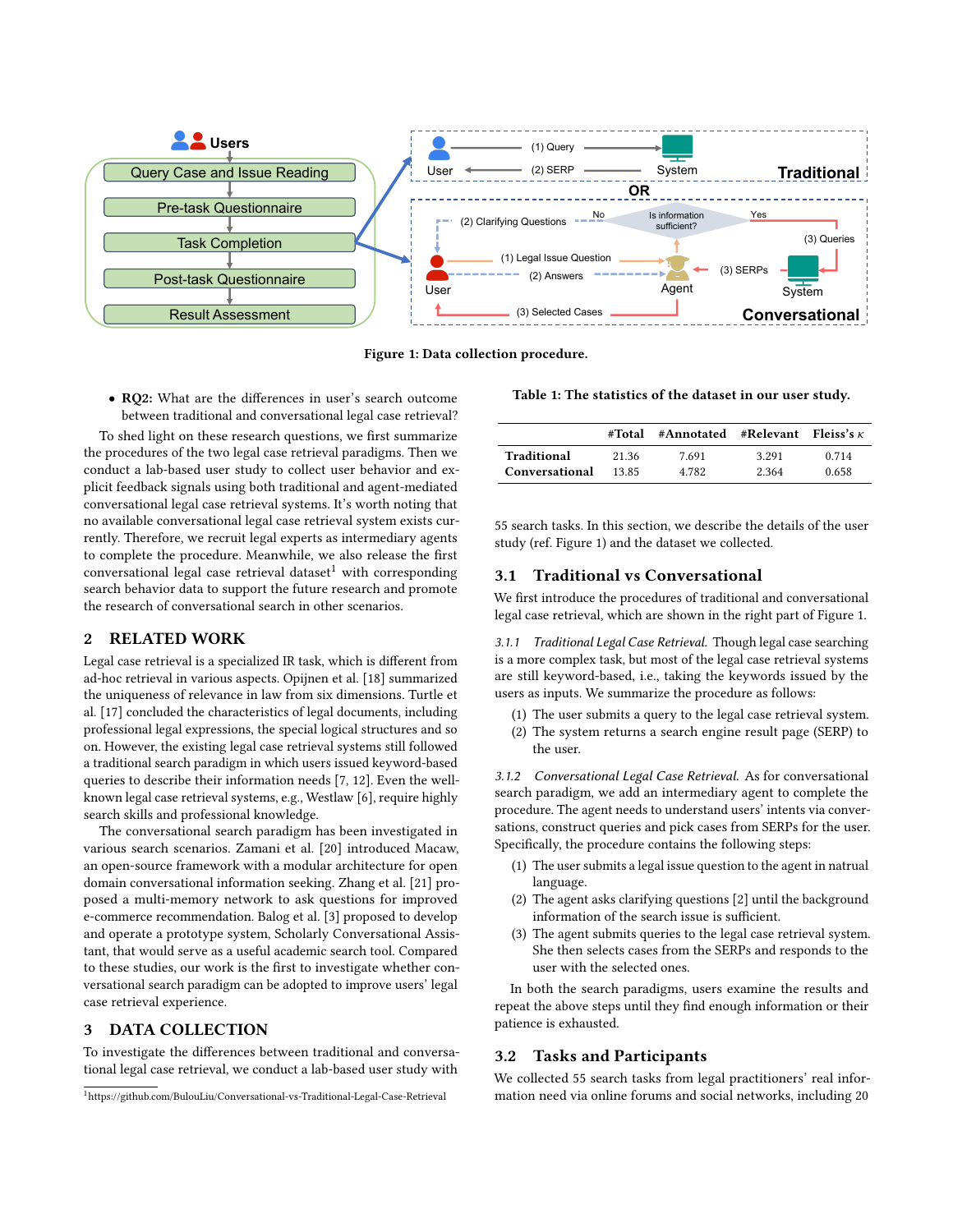| Measure                 | Overall     |                      | In-domain   |                      | Out-domain  |                   |
|-------------------------|-------------|----------------------|-------------|----------------------|-------------|-------------------|
|                         | Traditional | Conversational       | Traditional | Conversational       | Traditional | Conversational    |
| #query                  | 3.836       | $1.364$ <sup>T</sup> | 3.300       | $1.333$ <sup>1</sup> | 4.143       | $1.387^{\dagger}$ |
| #case                   | 7.727       | $2.145^{\dagger}$    | 6.750       | $2.083^{\dagger}$    | 8.286       | $2.194^{\dagger}$ |
| task time (s)           | 1371.8      | $546.1^{\dagger}$    | 1124.6      | $573.2^{\dagger}$    | 1513.1      | $525.1^{\dagger}$ |
| dwell time per case (s) | 90.92       | $251.8^{\dagger}$    | 91.52       | $276.5^{\dagger}$    | 90.58       | $232.8^{\dagger}$ |

<span id="page-2-2"></span>Table 2: Comparison of search behavior. † indicates that the difference between the search paradigms is statistically significant at 0.05 level using Mann-Whitney U test.

civil (involving Civil Code), 21 criminal (involving Criminal Law) and 14 commercial (involving Company Law, Expertise Bankruptcy Law and Insurance Law) tasks. Each task contained a query case description and a legal issue. Users were expected to retrieve legal cases which may help to answer the issue question.

In our user study, there were two kinds of participants: users and agents. As for users, we recruited 110 participants (41 males and 69 females) via online forums and social networks, including lawyers, prosecutors and college law students. Each task was conducted by two different users in traditional and conversational legal case search system, respectively. This can avoid the effect of user's knowledge growth through the prior search session. We recruited 4 graduate students in law school (1 for civil law, 2 for criminal law and 1 for commercial law) to be agents. They only participated in the task related to their research fields, i.e., to ensure an adequate level of domain expertise. As for the legal case retrieval system, we choose a leading commercial legal search engine $^2$  $^2$  in China. Users and agents had a conversation (just in text form) via Zoom $^3\!$  $^3\!$  $^3\!$ .

#### 3.3 Procedure

Before the experiments, we firstly requested each participant to complete a warm-up search task by their experimental search paradigm. The procedure of our user study is shown in the left part of Figure [1.](#page-1-1) We introduce the details as follows:

Query Case and Issue Reading. In the first step, the user read the query case description and the legal issue carefully. He or she could refer to the query case any time during searching.

Pre-task Questionnaire. Next, the user was asked to finish a pre-search questionnaire, including: domain knowledge level, task difficulty level, and interest level of the task with a 5-point Likert scale (1: not at all, 2: slightly, 3: somewhat, 4: moderately, 5: very).

Task Completion. After that, the user could perform searches by her experimental search paradigms (traditional or conversational). At this step, we collected the user's and agent's interactions (including queries, clicks and etc.) in traditional and conversational paradigm, respectively. Moreover, in conversational paradigm, we recorded the conversation contents, including search questions, clarifying questions, the cases returned by the agent.

Post-task Questionnaire. Once browsing the provided cases, the user was required to complete a post-task questionnaire. At this step, we collected explicit feedback signals on the experience of searching, including five-grade workload and satisfaction.

Result Assessment. After completing the post-task questionnaire, the user was asked to annotate the cases that he or she examined before. Each case was presented to the user again and he or she was asked to annotate relevance for each case. The relevant labels are on binary scale (1: irrelevant, 2: relevant).

# 3.4 Data Annotation

After collecting user search behavior and explicit feedback signals, we further recruited three additional legal experts (PhD in law, 2 for Civil and Commercial Law and 1 for Criminal Law) to annotate relevance for each case that users and agents clicked in traditional and conversational search paradigm, respectively, on binary scale. The Fleiss's  $\kappa$  among three assessors was 0.692, indicating substantial agreement [\[8\]](#page-4-18). If there were disagreements, we took the result of the majority vote. As for the cases that weren't clicked, we simply regarded them as irrelevant. Table [1](#page-1-2) shows the quantity of cases that were returned by the legal case retrieval system (#Total), annotated by the assessors (#Annotated) and regarded as relevant (#Relevant) on average of each task.

#### 4 DATA ANALYSIS

#### 4.1 Comparison of Search Behavior

To address RQ1, we focus on four indicators that are highly related to users' search efforts. Specifically, we first compare the number of queries (#query) that users proactively submit and the number of cases (#case) that users examine between the two search paradigms. Note that in conversational legal case retrieval we regard the legal issue questions submitted by the users, rather than the queries issued by the agent, as the "queries" here. As shown in Table [2,](#page-2-2) users issue 3.836 queries and examine 7.727 cases on average in traditional legal case retrieval, which are significantly larger than those in the conversational search diagram (1.364 queries and 2.145 cases, p < 0.05 from the Mann-Whitney U test). These observations illustrate that conversational search paradigm can save users' efforts in formulating queries and examining results. Besides, we analyze users' dwell time per case and total task time. The results in Table [2](#page-2-2) show that even though the total task time is longer in conversational legal case retrieval, users still spend more time on each examined case. It indicates that users examine each case more carefully and patiently in conversational search paradigm.

We also analyze search behavior difference between the two search paradigms with different level of domain knowledge. According to users' five-grade domain-knowledge level from pre-task questionnaire, we further divide users into in-domain group (4-5 points) and out-domain group (1-3 points). In traditional search

<span id="page-2-0"></span><sup>2</sup>https://ydzk.chineselaw.com/case

<span id="page-2-1"></span><sup>3</sup>https://zoom.us/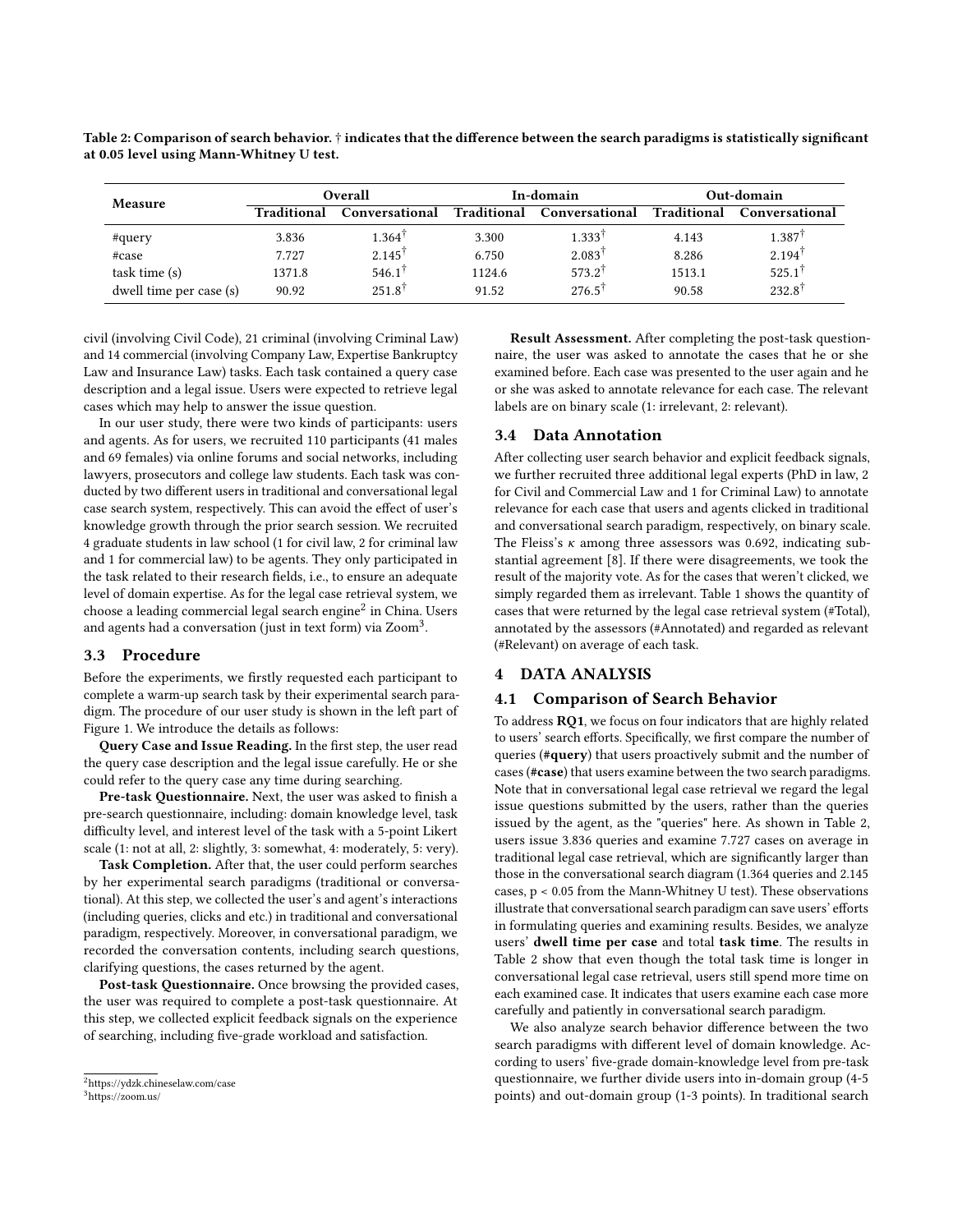<span id="page-3-0"></span>Table 3: Comparison of search outcome. The better results are highlighted in boldface. † indicates that the difference between the two search paradigms is statistically significant at 0.05 level using Mann-Whitney U test.

| Group      | <b>Measure</b>      | Overall     |                   | In-domain   |                   | Out-domain  |                   |
|------------|---------------------|-------------|-------------------|-------------|-------------------|-------------|-------------------|
|            |                     | Traditional | Conversational    | Traditional | Conversational    | Traditional | Conversational    |
| Subjective | Workload            | 3.055       | $2.273^{\dagger}$ | 3.100       | $2.083^{\dagger}$ | 3.029       | $2.419^{\dagger}$ |
|            | Satisifaction       | 3.782       | $4.255^{\dagger}$ | 4.100       | 4.292             | 3.600       | $4.226^{\dagger}$ |
| Objective  | <b>Success</b>      | 0.691       | 0.836             | 0.800       | 0.792             | 0.629       | 0.871             |
|            | Precision (all)     | 0.175       | 0.197             | 0.154       | 0.182             | 0.187       | 0.209             |
|            | Precision (last)    | 0.278       | $0.390^{\dagger}$ | 0.262       | 0.328             | 0.287       | $0.438^{\dagger}$ |
|            | Precision (visited) | 0.525       | $0.755^{\dagger}$ | 0.549       | 0.774             | 0.512       | $0.740^{\dagger}$ |

paradigm, 20 users are in-domain and 35 users are out-domain. In conversational search paradigm, 24 users are in-domain and 31 users are out-domain. From Table [2,](#page-2-2) we find that the observations are consistent regardless whether users have sufficient domain knowledge or not.

Regarding RQ1, our finds are as follows: Regardless of domain knowledge level, 1) Conversational search paradigm can save users' efforts in formulating queries and examining results in legal case retrieval; 2) Users examine each case more patiently in conversational legal case retrieval than traditional legal case retrieval.

## 4.2 Comparison of Search Outcome

To address RQ2, We investigate search outcome via objective metrics and subjective feedback signals. Specifically, we compare the search output under the two search paradigms from multiple aspects, including perceived workload, user satisfaction, search success, query performance and accuracy of visited results. We also take the effects of domain knowledge level into consideration. The results are shown in Table [3.](#page-3-0) Our observations are as follows:

Perceived Workload. We evaluate users' workload through their perceived five-grade response. Users reported 3.055 and 2.273 scores of traditional and conversational search paradigm, respectively. The differences are also significant no matter users have sufficient domain knowledge or not. This indicates that users think they pay less effort in conversational legal case retrieval.

User Satisfaction. User satisfaction measures users' subjective feelings about their interactions with the system [\[10\]](#page-4-19). We collected the user subjective satisfaction in a 5-level scale. We can find that users achieve higher satisfaction in conversational legal case retrieval than traditional legal case retrieval, especially when users are out-domain.

Search Success. Search success measures the objective outcome of a search process [\[1,](#page-4-20) [14\]](#page-4-21). Specifically, we measure the proportion whether users have found at least one relevant case. In conversational search paradigm, users have found at least one relevant case in 83.6% tasks. In traditional search paradigm, users just found relevant cases in 69.1% tasks. This difference is more significant in the out-domain user group (62.9% vs 87.1%). It illustrates conversational search can improve search success in legal case retrieval when the user lacks sufficient knowledge.

Query Performance. It's vital to construct appropriate queries to better express information need in legal case retrieval. Specifically, we use two kinds of precision (the proportion of relevant cases), Precision (all) and (last), to measure the query performance. They represent the precision of result lists according to all queries on average and the last queries, respectively. From Table [3,](#page-3-0) we can find Precision (all) and Precision (last) in conversational search paradigm are both higher than that in traditional search paradigm. The difference in Precision (last) is more significant, especially in the out-domain user group. Considering that legal case retrieval is an exploratory search task, users (or agents) may have to make several trials before submitting an appropriate query in the last round. It indicates that conversational paradigm can improve the query performance that better express users' information need in legal case retrieval.

Accuracy of Visited Results. We further analyze the accuracy of visited results by Precision (visited), which represents the precision of the cases that users clicked, to measure search accuracy. We can find conversational search paradigm has a significantly higher Precision (visited) than traditional search paradigm . It illustrates that the conversational legal case retrieval system returns more precise and accurate results after more effective screening.

Summary. To answer RQ2, we summarize our findings as follows: 1) Users pay less workload subjectively and achieve higher satisfaction and success in conversational legal case retrieval than traditional legal case retrieval; 2) Specifically, users can express their information need more accurately and obtain more accurate search results in conversational legal case retrieval.

#### 5 CONCLUSION

In this paper, we investigated whether conversational search paradigm can be adopted to improve users' legal case retrieval experience. Centered on the research questions, we conducted a user study to compare traditional and conversational legal case retrieval. We have obtained several interesting findings. As for search interaction behavior, users issue less queries and examine less cases in conversational legal case retrieval. As for user's search outcome, users achieve higher satisfaction and success in conversational legal case retrieval, especially they lack sufficient domain knowledge. Specifically, conversational search paradigm can generate more appropriate queries and return more precise results to improve search accuracy. Our results reveal the necessity of adopting conversational search paradigm to legal case retrieval. We also release the first conversational legal case retrieval dataset. As for future work, we plan to design automatic models for conversational legal case retrieval systems.